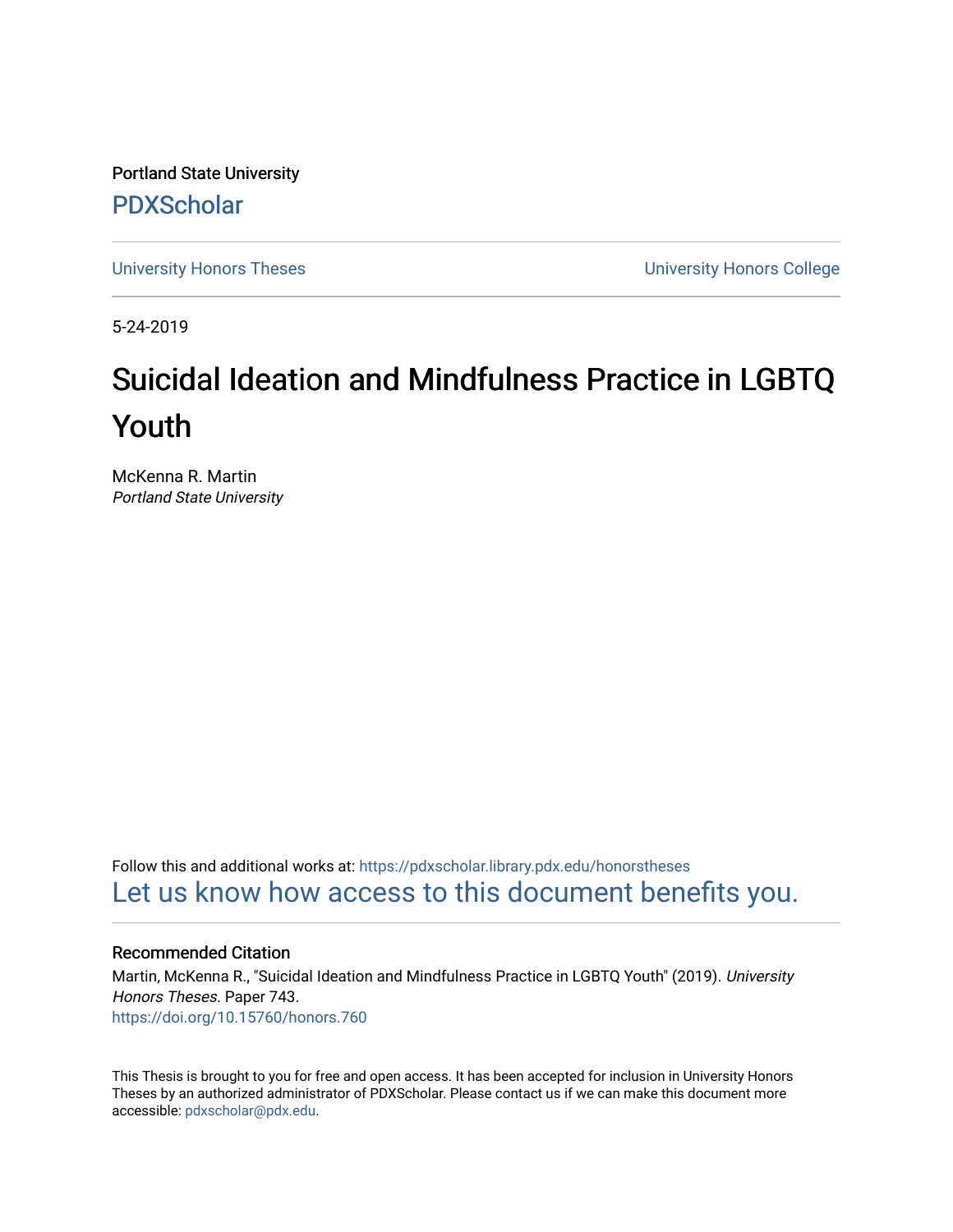Suicidal Ideation and Mindfulness Practice in LGBTQ Youth

by

McKenna Martin

An undergraduate honors thesis submitted in partial fulfillment of the

requirements for the degree of

Bachelor of Science

in

University Honors

and

Child, Youth, and Family Studies

Thesis Adviser

Jana Meinhold

Portland State University

2019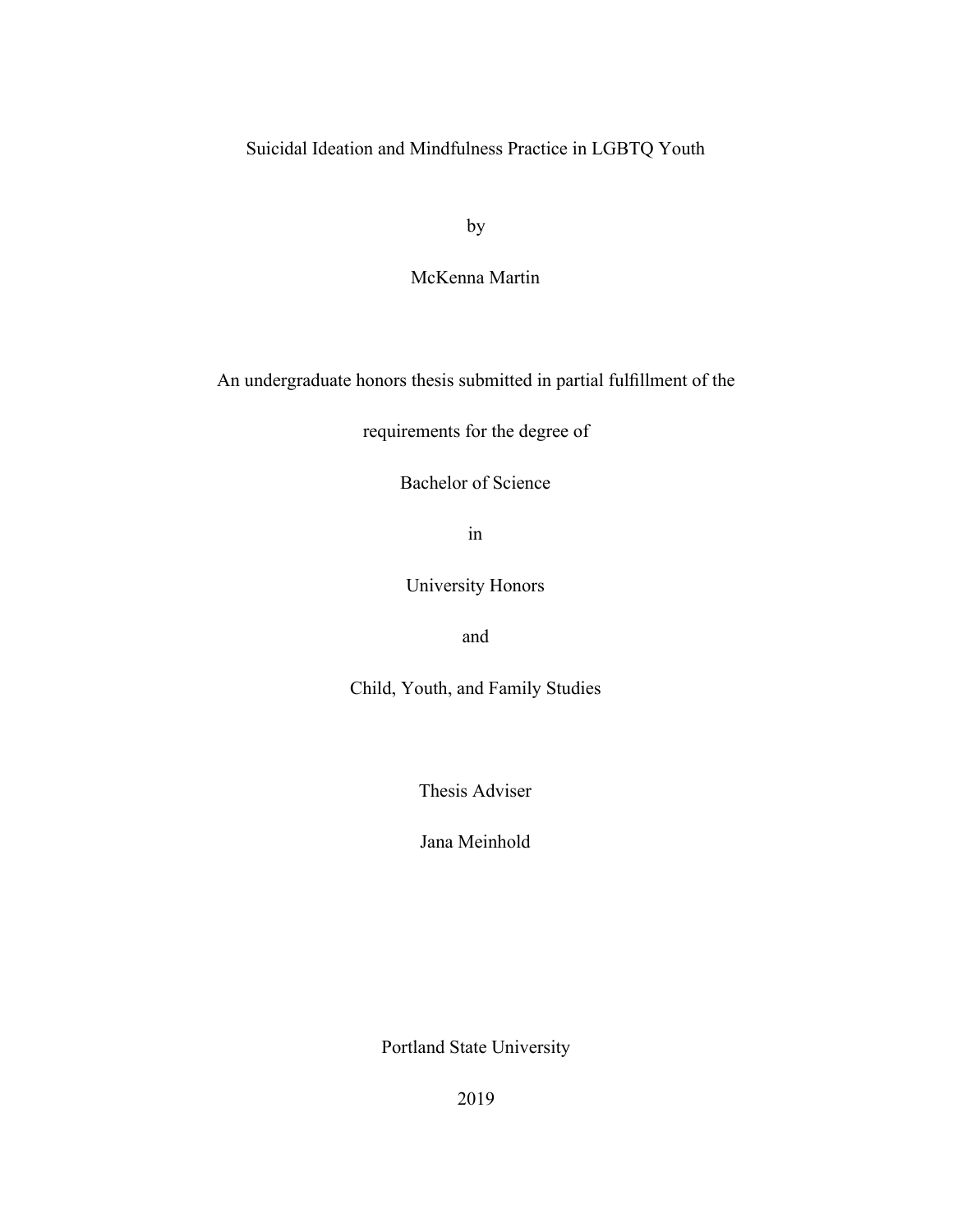# **Introduction**

Mindfulness as therapeutic practice has been growing in usefulness the last decade, particularly when looking at the impact of mindfulness on depression (Deyo, Wilson, Ong, and Koopman, 2009). A small number of studies have extended beyond depression and focused on the impact of mindfulness on suicidal ideation, one of which were conducted with youth. There is need for further consideration and research surrounding mindfulness practice and LGBTQ youth (lesbian, gay, bisexual, transgender, queer - identified as ages 15-24) who experience suicidal ideation. There is also a need for suicide prevention programming to expand practitioners' strategies. Given the prevalence and devastating impact of suicide among LGBTQ youth, developing more effective ways to support youth, prevent attempts, and deaths is essential. There is relatively little research surrounding this particular population, and no research has been performed looking at using mindfulness practice as a tool for reducing suicidal ideation and related factors within this population. This paper is going to explain the significance of and draw together the areas of mindfulness practice and suicidal ideation, specifically among LGBTQ youth.

#### **Youth Suicide and LGBTQ Youth**

Youth suicide is a enormous, devastating, and pervasive issue in our country. According to the Centers for Disease Control (2016), suicide is the second leading cause of death for North American youth. In 2017 the suicide rate for youth aged 15-24 was a crude rate of 14.46 according to the American Foundation for Suicide Prevention. In 2016, ninety-eight Oregon youth between the ages of 10 and 24 died by suicide. Oregon's youth suicide rate is twice the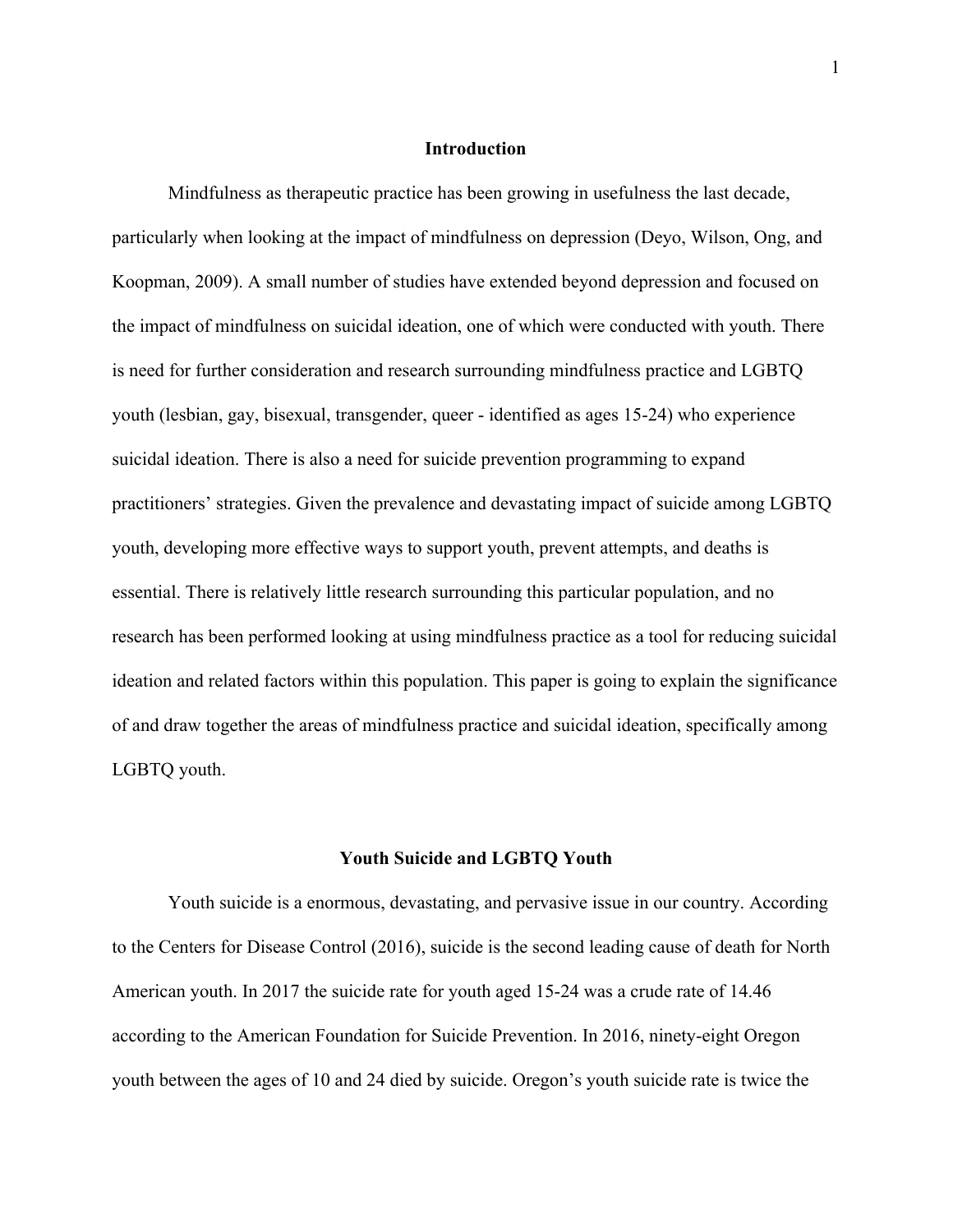national rate with LGBTQ youth at particularly high risk (Youth Suicide and Prevention Plan, 2017). This risk remains after controlling for other risk factors of suicide including alcohol abuse, depression, family history of suicide attempts, and prior victimization (Cash & Bridge, 2009).

LGBTQ youth have in general more risk factors, risk factors that are more severe, and less protective factors than heterosexual youth according to the Suicide Prevention Resource Center (2008). These youth often lack protective factors including family support and a safe school environment. Forty-five percent of youth who attempted suicide in 2010 were associated with family discord, the most common factor associated with suicide attempts that year (Oregon Health Authority, 2012). LGBTQ individuals also face stigma and discrimination, which are two important factors that are directly tied to risk factors for suicide. Suicide attempts are significantly higher among LGBTQ youth than their heterosexual peers (Suicide Prevention Resource Center, 2008). A 2015 study of youth in the United States found that 38.2% of LGBTQ youth had made a plan for suicide within the past 12 months compared to 11.9% of non-LGBTQ youth (Centers for Disease Control and Prevention, 2016). Additionally, a study by Safren and Heimberg (1999) found that 58% of LBG youth who had attempted suicide stated that they had truly hoped to die, in contrast to 33% of heterosexuals who had hoped to die on their reported suicide attempts.

Many risk factors have been identified as contributing to suicidal behavior for both youth and adults within the general population. Some of these risk factors are: stigma, depression, anxiety, exposure to suicide of a family member or friend, suicidal ideation, ruminative thinking, substance abuse, access to firearms and lethal means, impulsive aggression, stigma associated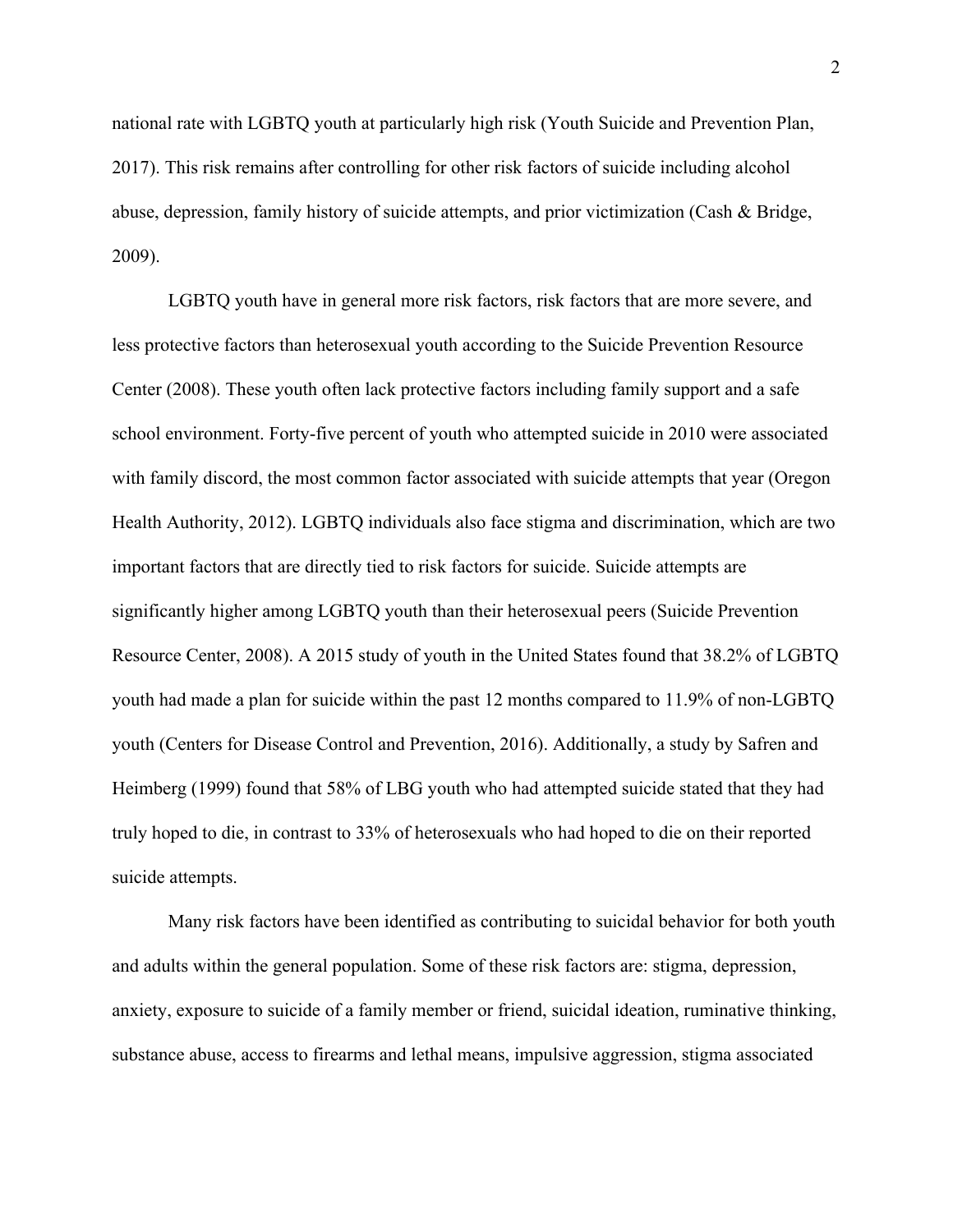with seeking help, isolation and exclusion, and institutional discrimination (American Association of Suicidology, 2016; Little, Roche, Chow, Schenck, & Byam, 2016; Luoma & Villatte, 2011; Suicide Prevention Resource Center, 2008). Specifically for LGBTQ youth, widespread discimination against the LGBTQ community, heterosexist attitudes, and gender bias can place stress on the individual and also lead to other risk factors such as isolation, family rejection, and lack of access to care providers. This stress can turn into depression and substance abuse, which puts these youth at a higher risk for suicide. Gender non-conformity was also associated with greater self-harm (Liu & Mustanski, 2012). Liu and Mustanski (2012) found that general as well as LGBTQ specific risk factors contributed uniquely to the likelihood of suicidal ideation and self-harm in LGBTQ youth. According to the Suicide Prevention Resource Center (2008), studies have shown that internalized homophobia and conflict about sexual orientation lead to higher suicide risk among LGBTQ youth. On the other side, protective factors that contribute to an individual being less likely to commit suicide include restricted access to lethal means, community and family support, access to care providers, and coping skills. Mindfulness practice has been identified as a coping skill for suicidal ideation because it reduces ruminative thinking, which fuels suicidal ideation.

## **Suicidal Ideation**

Suicidal ideation is one factor that the majority of people who attempt or die by suicide have experienced, making suicide ideation important to address and study. Suicidal ideation is defined as the thinking about or planning of suicide. Suicidal ideation can range in its severity from fleeting, passing thoughts, to a detailed plan for attempting suicide (Suicide Prevention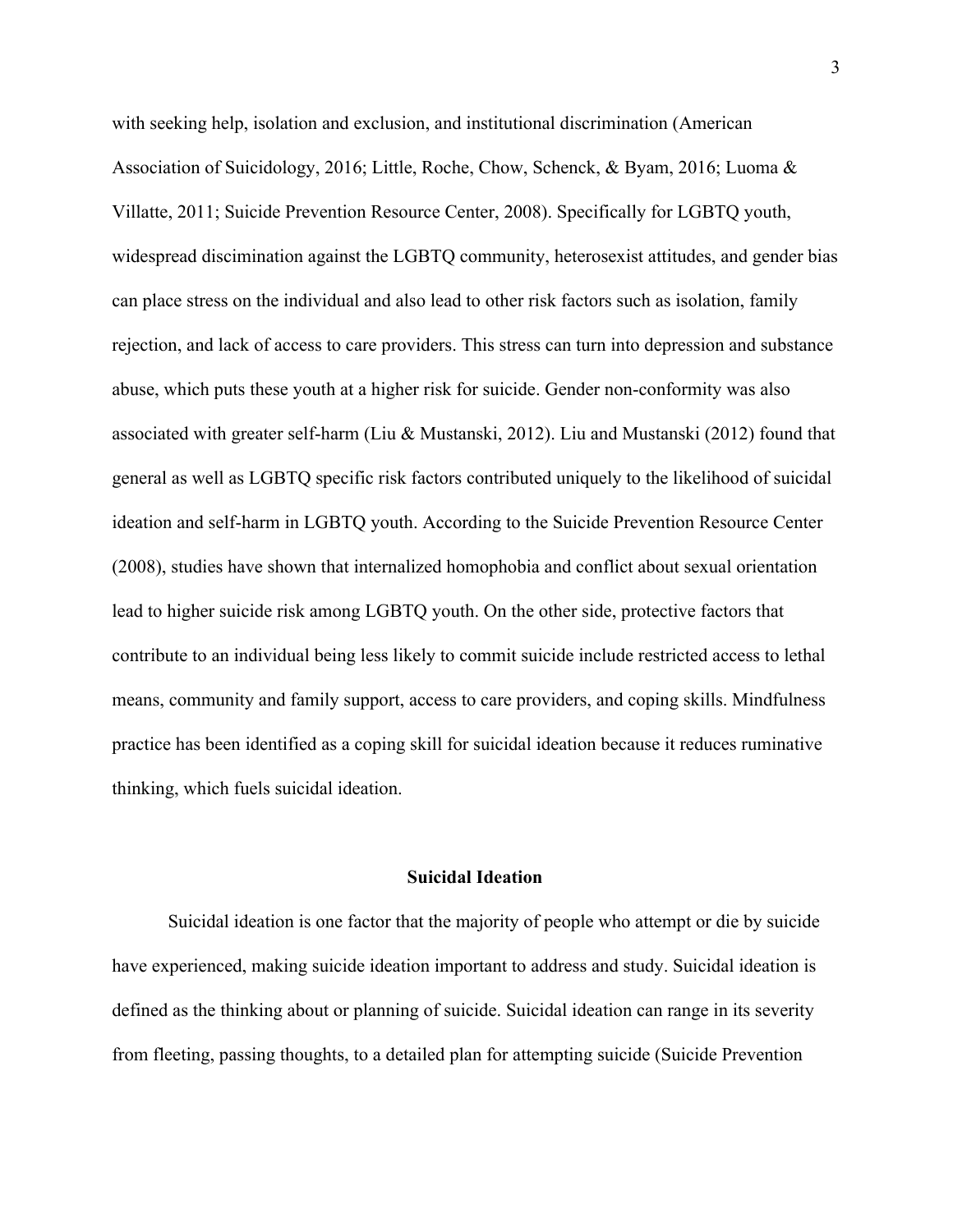Resource Center, 2008). Twenty-three percent of the 84,418 youth and adults ages 13 and up that filled out the PHQ-9 (questionnaire for screening, diagnosing, and measuring the severity of depression) indicated on their first assessment that they were experiencing suicidal ideation. This suicidal ideation was linked with a greater risk for future suicide attempts and completion (Simon, Rutter, Peterson, Oliver, Whiteside, Operskalski, & Ludman, 2013). The researchers found that even after variables were taken into account such as age, sex, treatment history, and overall depression severity, responses to the question addressing suicidal ideation was a strong predictor of suicide attempt. The thirteen percent of patients who marked high levels of suicidal ideation (more than half the days in a week), accounted for fifty-three percent of suicide attempts and fifty-four percent of suicide deaths among the over 84,000 responders. They found that among those reporting high rates of suicidal ideation, the risk increased over several days and persisted for several months. This indicates that suicidal ideation is an enduring vulnerability rather than a short-term crisis.

Another study specifically looking at youth found that suicidal ideation was associated with adolescent suicide (Brent, Perper, Moritz, Allman, Friend, Roth, Schweers, Balach, & Baugher, 1993). The researchers conclusion was that effective treatment options need to be developed for youth with risk profiles. This included major depression, substance abuse, previous suicide attempts and suicidal ideation among others. Hershberger, Pilkington, and Augelli (1997) also found that suicidal ideation was among the strongest predictors of suicide attempts in their study of 194 lesbian, gay, and bisexual youth, ages 15 through 21. Knowing that suicidal ideation is tied closely to suicidal behaviors provides helping professionals and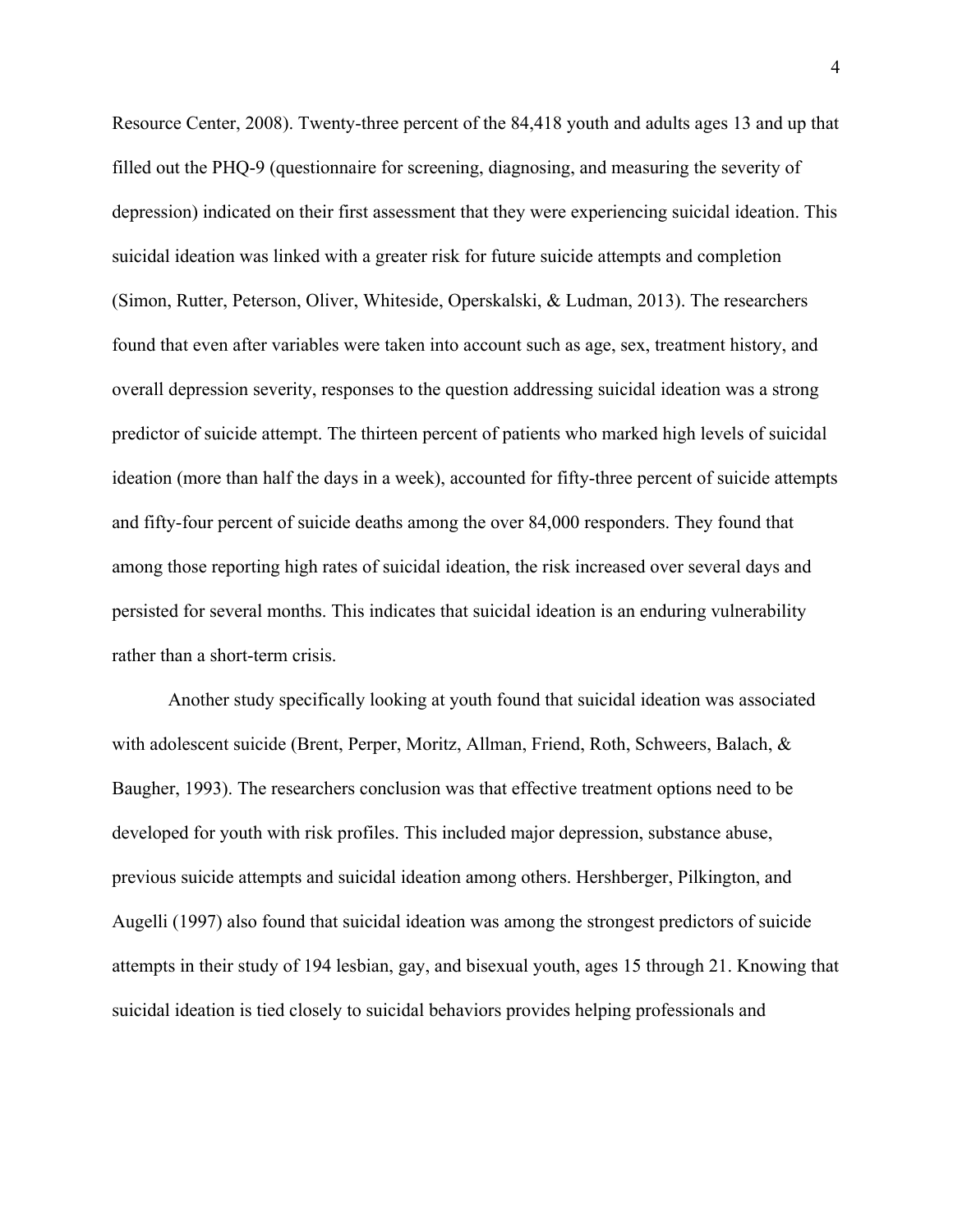practitioners with additional knowledge that can better inform preventative programming and supports for youth and adults.

Given the prevalence and incidence of suicide and suicidal ideation among LGBTQ youth (Malley, Posner, & Potter, 2008), there is a need to explore ways to both prevent and understand suicidal behavior for this specific population. The use of mindfulness practices has been demonstrated in recent research to have a protective relationship against suicidal ideation and teaching mindfulness techniques can be an important tool to prevent suicide in at-risk populations, like LGBTQ youth (Pistorello, Fruzzetti, MacLane, Gallop, & Iverson, 2012).

#### **Mindfulness Practice**

Mindfulness practice can be described as paying attention to what is happening right now-in the present moment (Brown and Ryan, 2003). The intention of mindfulness practice is to teach people to pay attention to what they are experiencing, moment by moment, without judgment (Kabat-Zinn, 1994). The individual engaged in mindfulness practice may then begin to notice when the mind has wandered and decide, without judgment if that is where they want it to be or go (Mark, Williams, & Swales, 2004). Three axioms of mindfulness have been proposed by Shapiro, Carlson, Astin, and Freedman (2006), including: "on purpose" (intention), "paying attention" (attention), and "in a particular way" (attitude). These are the interwoven components of mindfulness that simultaneously make up the moment-to-moment process an individual is experiencing.

Mindfulness practice allows for one to view his or her moment-by-moment experience with increased clarity and objectivity. Mindfulness creates a shift in perspective where instead of

5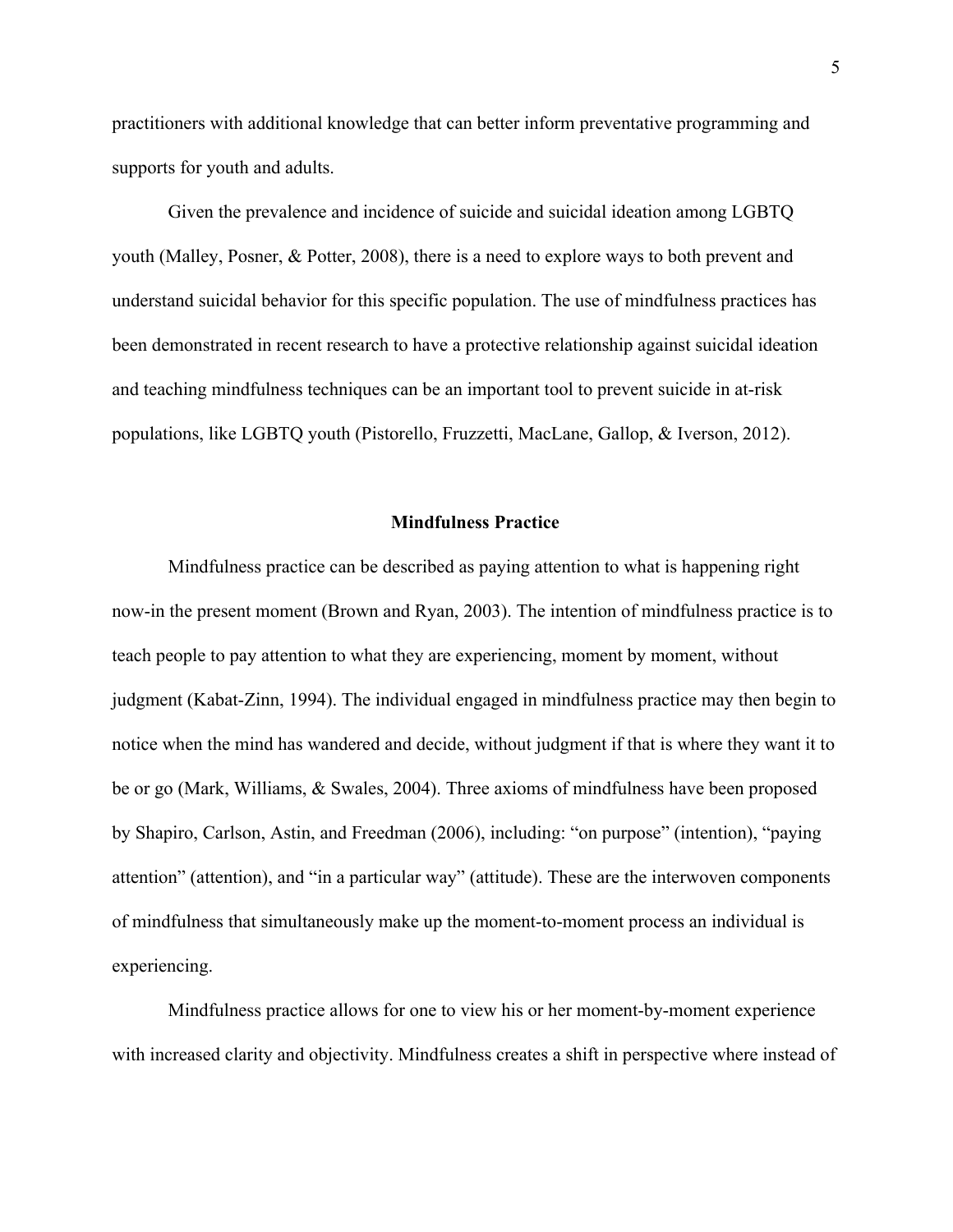being immersed in a personal narrative, we instead stand back and simply witness it. The practice of mindfulness allows for continued developing capacity for objectivity concerning one's own internal experience (Shapiro, Carlson, Astin, & Freedman, 2006).

 In the past two decades research on mindfulness has significantly increased, specifically in the area of psychological health. One of the benefits of incorporating mindfulness practice is that it may reduce depression and anxiety (Le  $\&$  Gobert, 2013). Mindfulness practice has also been associated with a decrease in ruminative thinking, which will lead to a decrease in suicidal ideation (Deyo, Wilson, Ong, & Koopman, 2009). Ruminative thinking is the process of continuously going over a problem or thought, specifically surrounding an upsetting situation. Being in the present moment disrupts worry and rumination, potential benefits of mindfulness practices (Jain, Shapiro, Swanik, Roesch, Mills, Bell, & Schwartz, 2007). Gayner and colleagues (2012) have even shown that mindfulness practice can improve mental health and quality of life.

#### **Mindfulness Practice and Suicidal Ideation**

Knowing the impact suicidal behaviors have on youth populations, specifically LGBTQ youth, and the suggested positive benefits mindfulness practices can have, it could be beneficial to determine how mindfulness practice may impact suicidal ideation in LGBTQ youth. There is a lack of research that looks at mindfulness practice as an intervention tool with LGBTQ youth. Although, an important study regarding mindfulness as a prevention/intervention for youth suicide that was done by Le and Gobert (2013), looked at whether a mindfulness-based program could be used as a suicide prevention tool with Native American youth. It was a small pilot study done with youth ages 15-20 that suggested further research would be useful. The researchers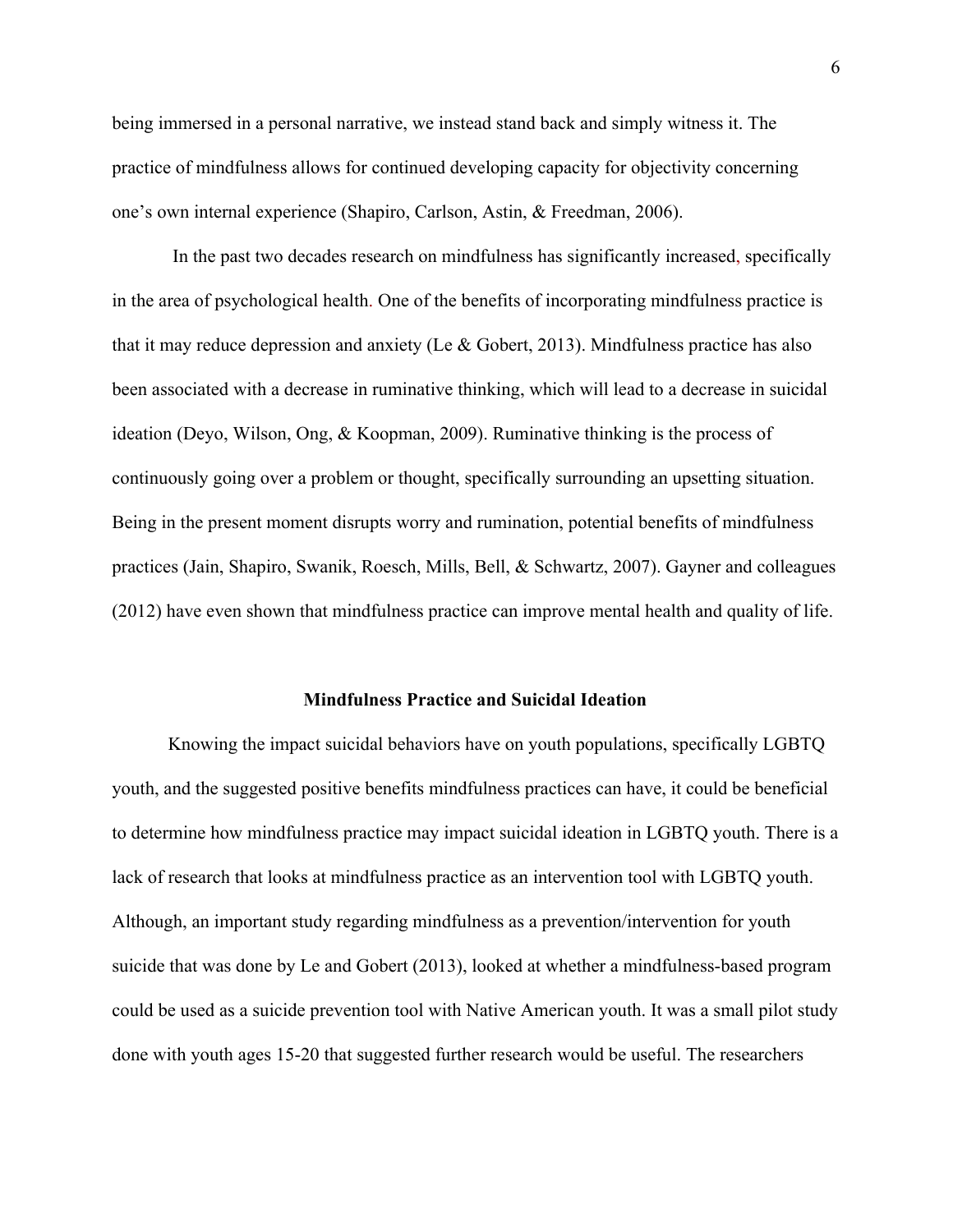found participants experienced improved self-regulation, less mind wandering, and decreased suicidal thoughts. The overall conclusion was that mindfulness-based intervention could be suitable and adapted to fit the culture of Native American youth (Le and Gobert, 2013). This is valuable and powerful information, because it indicates mindfulness practice is culturally relevant and community created. Native American youth (ages 15-24) have been estimated to have the highest suicide rate of any cultural or ethnic group in the United States. It is important that suicide prevention programs ensure the use of culturally relevant and adaptable tools, such as mindfulness practice.

The studies that are looking at mindfulness have primarily focused on lowering relapse rates in depression. There have been over 125 clinical studies done prior to 2013 that have shown mindfulness to be effective in trials with adults with conditions such as depression and anxiety (Le & Gobert, 2013). There have been fewer studies done specifically on mindfulness and reducing suicidal ideation and other related factors such as ruminative thinking. These studies by Mark Williams and his associates (2006) used MBCT - mindfulness based cognitive therapy. This method was developed by Zindel Segal and Mark Williams, and was partially based on the mindfulness-based stress reduction (MBSR) program created by Jon Kabat-Zinn (1994). The program incorporates eight weekly classes, with daily homework and mindfulness practice. The focus of the therapy is the practice of mindfulness as an approach to whatever occurs in a person's daily life (Mark, Williams, & Swales, 2004), so it is extremely adaptable to fit the needs of the individual participating in the practice.

Forkmann and coauthors (2014) also used this approach and analyzed whether the effect of MBCT on suicidal ideation was dependent on other factors such as a reduction of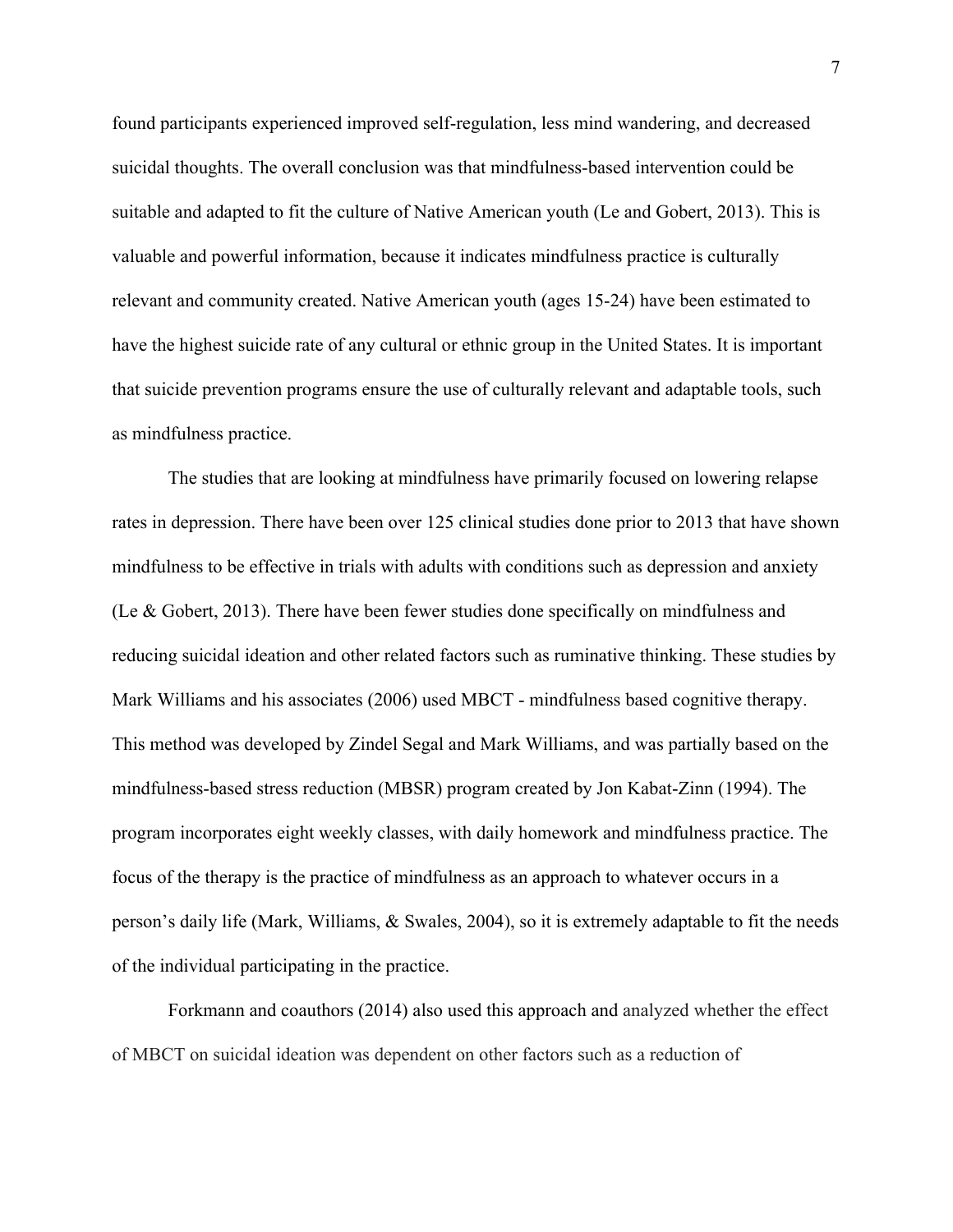worry/rumination, reduction of depressive symptoms, or an increase in mindfulness. Change in depression, change in worry, change in rumination, and change in mindfulness were all tracked in their study. It followed the MBCT format of a group-based eight week meditation exercise. Sessions included guided [meditation,](https://www.sciencedirect.com/topics/neuroscience/meditation) experiential exercises, and discussion. In addition to the weekly group sessions, participants received CDs with guided exercises and were assigned daily homework exercises (30 to 60 minutes daily). The study found that changes in suicidal ideation were independent from changes in depression. It also found that the impact of MBCT on suicidal ideation may have been mediated by the reduction of worry. This is incredibly important information in formatting prevention programming for youth. Forkmann and associates (2014) have found that it is not a reduction in depression levels that necessarily decreases suicidal ideation, but simply a coping skill for it. By reducing worry and the cycling of ruminative thinking, mindfulness practice is a tool to stop the suicidal crises that suicidal ideation can bring.

Mindfulness practice can be an applicable tool because it allows individuals to manage self-destructive thoughts and emotions, and increases tolerance to sit with difficult thoughts and emotions. Individuals are able to perceive and experience thoughts and feelings objectively (Le & Gobert, 2013). Other works suggest that further evidence is necessary, but pilot work indicates that MBCT is a promising intervention for individuals who have experienced suicidal ideation (Williams, Dugan, Crane, & Fennell, 2006). These mindfulness meditation techniques enhanced participants ability to practice moment-by-moment awareness, and use other mindfulness techniques to interrupt the cognitive processes that fuel suicidal crises.

## **Future Directions**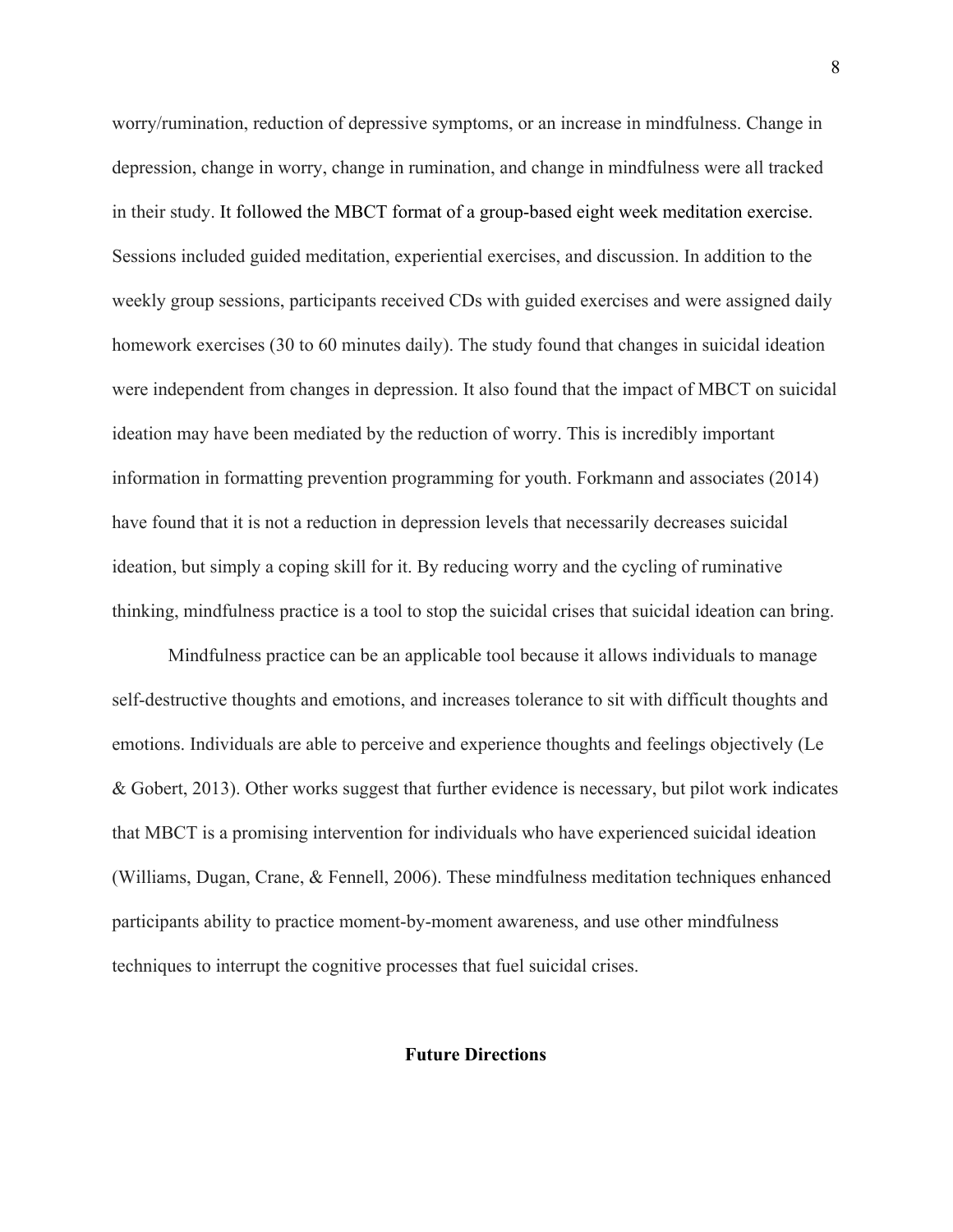We know LGBTQ youth are at increased risk of dying by suicide. We also know there is a need to learn more about the contributing factors and the factors that may interrupt suicidal behaviors such as suicidal ideation and mindfulness. I suggest a study be performed looking at mindfulness practice as a way to decrease suicidal ideation in LGBTQ youth. The aim of this study would be to determine how mindfulness may impact suicidal ideation and related factors, with the hope of learning more about a potential tool to reduce factors associated with suicidal behaviors. This study's overall objective would be to determine the impact of mindfulness practice on suicidal ideation in LGBTQ youth.

This is a tool that can then be implemented into suicide prevention programs. This has implications for school settings, parenting education programs, as well as mental health settings and organizations serving LGBTQ youth. Mindfulness practice can be used as a protective factor for these youth, and can be implemented into suicide prevention programs in many settings. The Suicide Prevention Resource Center (2008) found that current programs serving LGBTQ youth include issues such as school safety, health promotion, violence and harassment prevention, civil rights, peer education, emergency support, connecting young people with supportive adults, and HIV and AIDS prevention and support. They do not explicitly address suicide prevention, but these services do strengthen protective factors, whether or not suicide prevention is the stated goal. Mindfulness practice can be implemented into these programs as another protective factor and another coping skill for these youth and their families.

Specific suicide prevention programs - most often implemented in schools, communities, and health care systems - can improve their ability to serve the specific needs of LGBTQ youth (Suicide Prevention Resource Center, 2008). Steps may include providing information about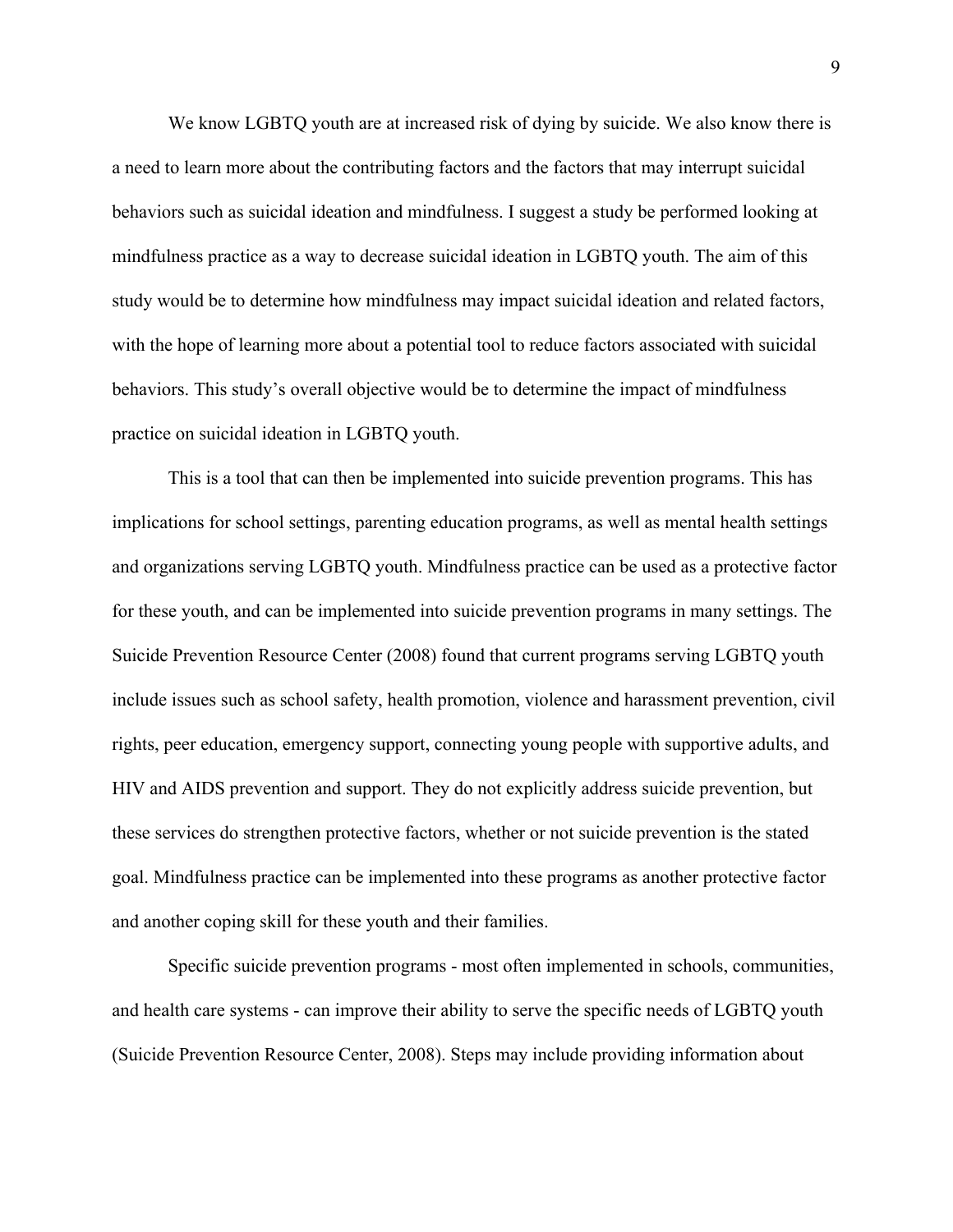LGBTQ youths' risk for suicidal behaviors, identifying LGBTQ-inclusive services and providers, emphasizing protective factors relevent to LGBTQ youth, and supporting parents and family members of LGBTQ youth.

## **Conclusion**

Given the prevalence and devastating impact of suicide and suicidal ideation among LGBTQ youth, it is imperative that suicide prevention expands its framework of strategies. Effective ways to prevent suicide attempts and deaths is essential. I have brought together research on suicidal ideation and mindfulness practice, specificilly in application to LGBTQ youth. A future study could lead to more support and further research in the area of mindfulness practice with LGBTQ youth for the prevention of suicide. Implementing mindulness practice into programs for LGBTQ youth would provide an additional protective factor and coping skill to potentially reduce suicidal ideation and related factors. Current suicide prevention programs can also be revised to include information relevent to LGBTQ youth.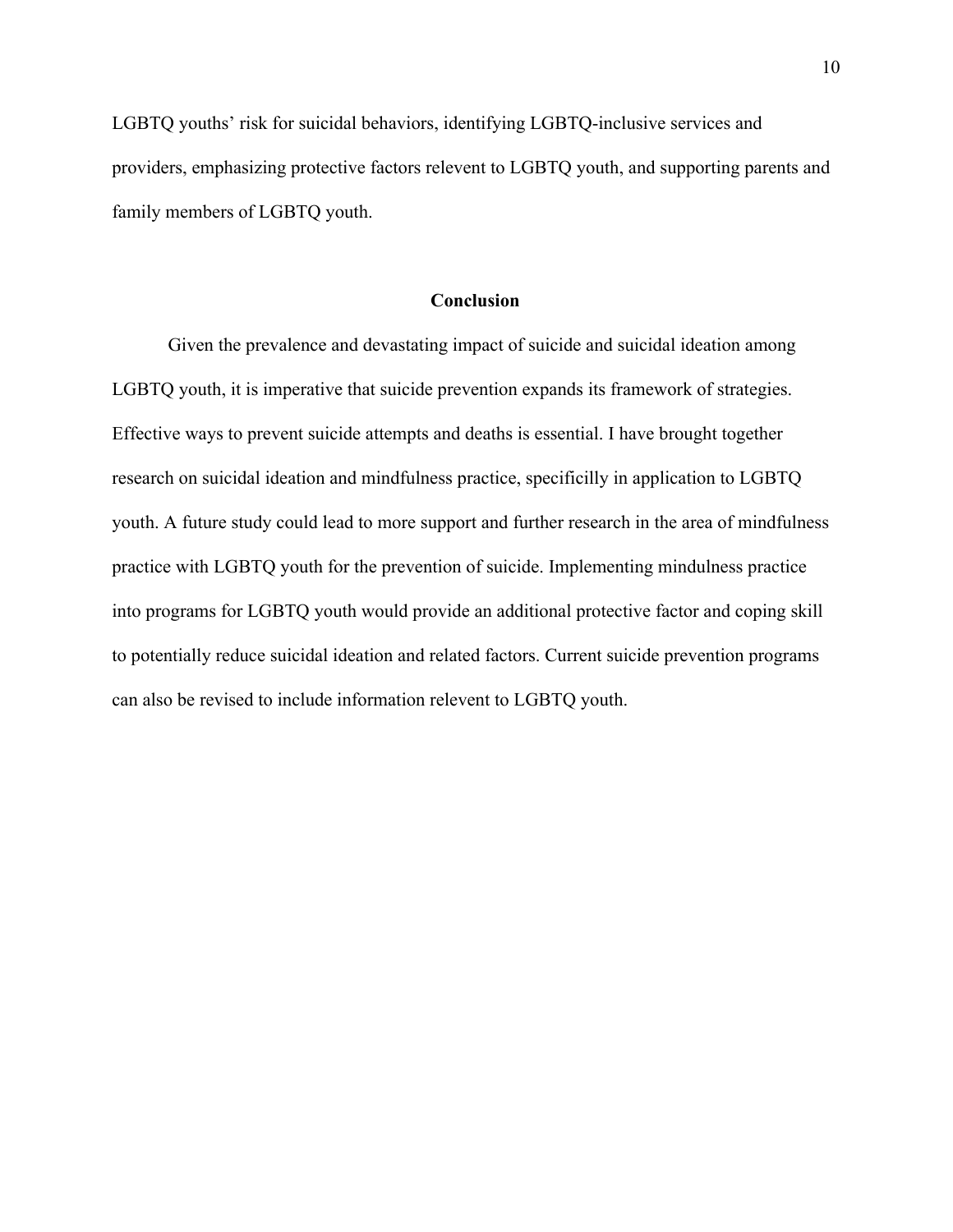## **References**

- American Association of Suicidology. (2016). Suicidal behavior among lesbian, gay, and bisexual youth, 2016 youth*.* Retrieved from: <http://www.suicidology.org/resources/lgbt>
- Brent, D. A., Perper, J. A., Moritz, G., Allman, C., Friend, A. M. Y., Roth, C., ... & Baugher, M. (1993). Psychiatric risk factors for adolescent suicide: a case-control study. *Journal of the American Academy of Child & Adolescent Psychiatry*, *32*(3), 521-529.
- Brown, K.W., Ryan, R.M. (2003). The benefits of being present: mindfulness and its role in psychological well-being. *Journal of Personality and Social Psychology,* 84(4), 822-848. doi:10.1037/0022-3514.84.4.822
- Cash, S. J., & Bridge, J. A. (2009). Epidemiology of youth suicide and suicidal behavior. *Current opinion in pediatrics, 21*(5), 613.
- Center for Disease Control and Prevention (CDC). (2016). Youth risk behavior surveillanceunited states, 2015. Retrieved from:

<https://www.cdc.gov/healthyyouth/data/yrbs/index.htm>

- Deyo, M., Wilson, K.A., Ong, J., Koopman, C. (2009). Mindfulness and rumination: does mindfulness training lead to reductions in the ruminative thinking associated with depression? *Explore*, 5(5), 265-271. doi: 10.1016/j.explore.2009.06.005
- Forkmann, T., Wichers, M., Geschwind, N., Peeters, F., van Os, J., Mainz, V., & Collip, D. (2014). Effects of mindfulness-based cognitive therapy on self-reported suicidal ideation: results from a randomised controlled trial in patients with residual depressive symptoms. *Comprehensive psychiatry*, *55*(8), 1883-1890.

This study investigated the effects of mindfulness based cognitive therapy (MBCT) on suicidal ideation in 130 participants with residual depressive symptoms in a randomised controlled trial. The study analyzed whether the effect of MBCT on suicidal ideation was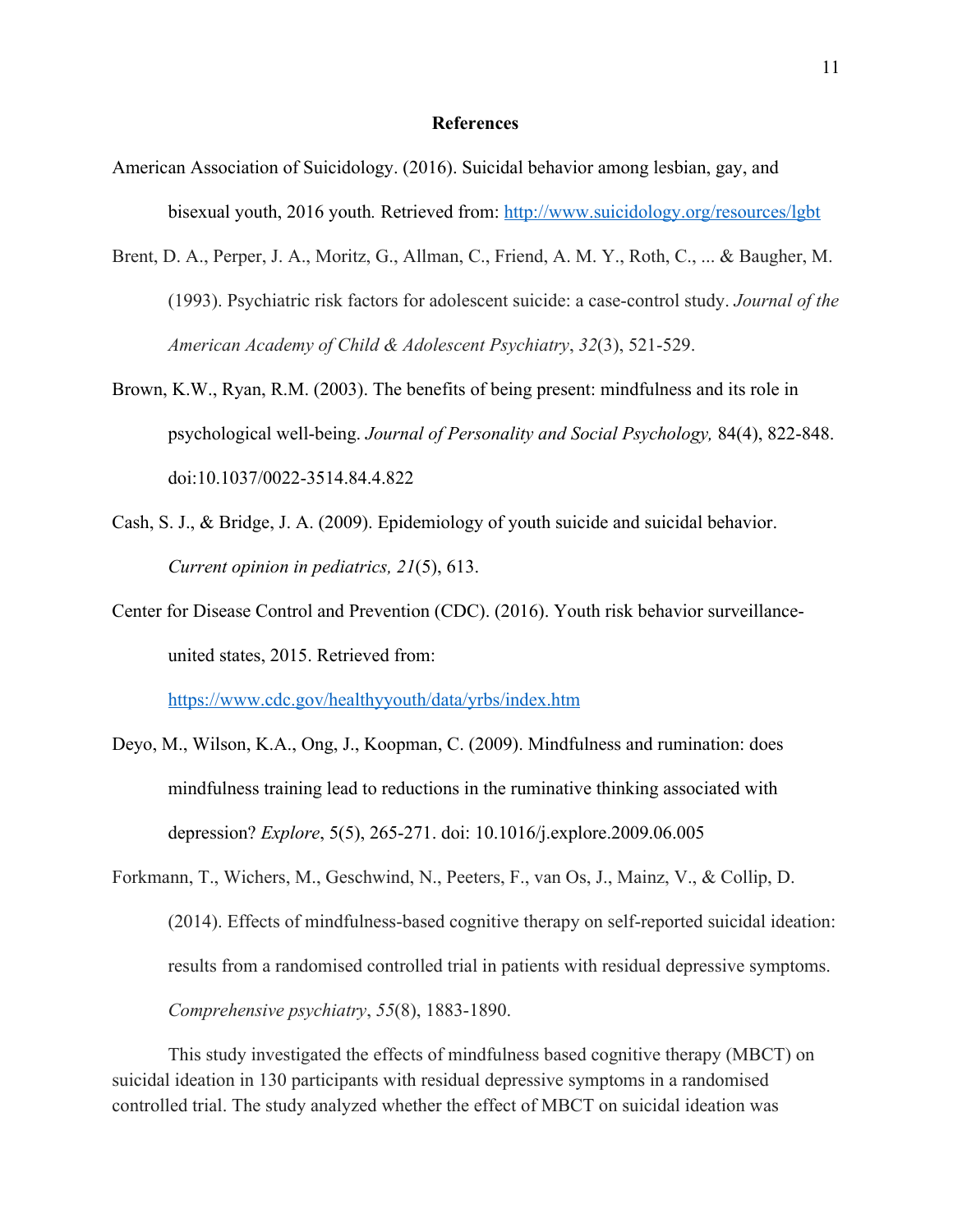dependent on other factors such as a reduction of worry/rumination, reduction of depressive symptoms, or an increase in mindfulness. Change in depression, change in worry, change in rumination and change in mindfulness were all tracked. The study found that changes in suicidal ideation were independent from changes in depression. It also found that the impact of MBCT on suicidal ideation may have been mediated by reduction of worry.

- Gayner, B., Esplen, M.J., DeRoche, P., Wong, J., Bishop, S., Kavanagh, L., Butler, K. (2012). A randomized controlled study of mindfulness-based stress reduction to manage affective symptoms and improve quality of life of gay men living with HIV. *Journal of Behavioral Medicine*, 35(3), 272-285.
- Hershberger, S. L., Pilkington, N. W., & D'Augelli, A. R. (1997). Predictors of suicide attempts among gay, lesbian, and bisexual youth. *Journal of Adolescent Research*, *12*(4), 477-497.
- Jain, S., Shapiro, S.L., Swanick, S., Roesch, S.C., Mills, P.J., Bell, I., Schwartz, E.R. (2007). A randomized controlled study of mindfulness meditation versus relaxation training: effects on distress, positive states of mind, rumination, and distraction. *Annals of Behavioral Medicine*, 33, 11-21. Retrieved from:

[https://doi.org.proxy.lib.pdx.edu/10.1207/S15324796abm3301\\_2](https://doi.org.proxy.lib.pdx.edu/10.1207/S15324796abm3301_2)

- Kabat-Zinn, J. (1994). *Wherever you go, there you are: Mindfulness meditation in everyday life*. NewYork: Hyperion
- Le, T.N., Gobert, J.M. (2013). Translating and implementing a mindfulness-based youth suicide prevention intervention in a Native American community. *Journal of Child and Family Studies,* 24, 12-23. doi: 10.1007/s10826-013-9809-z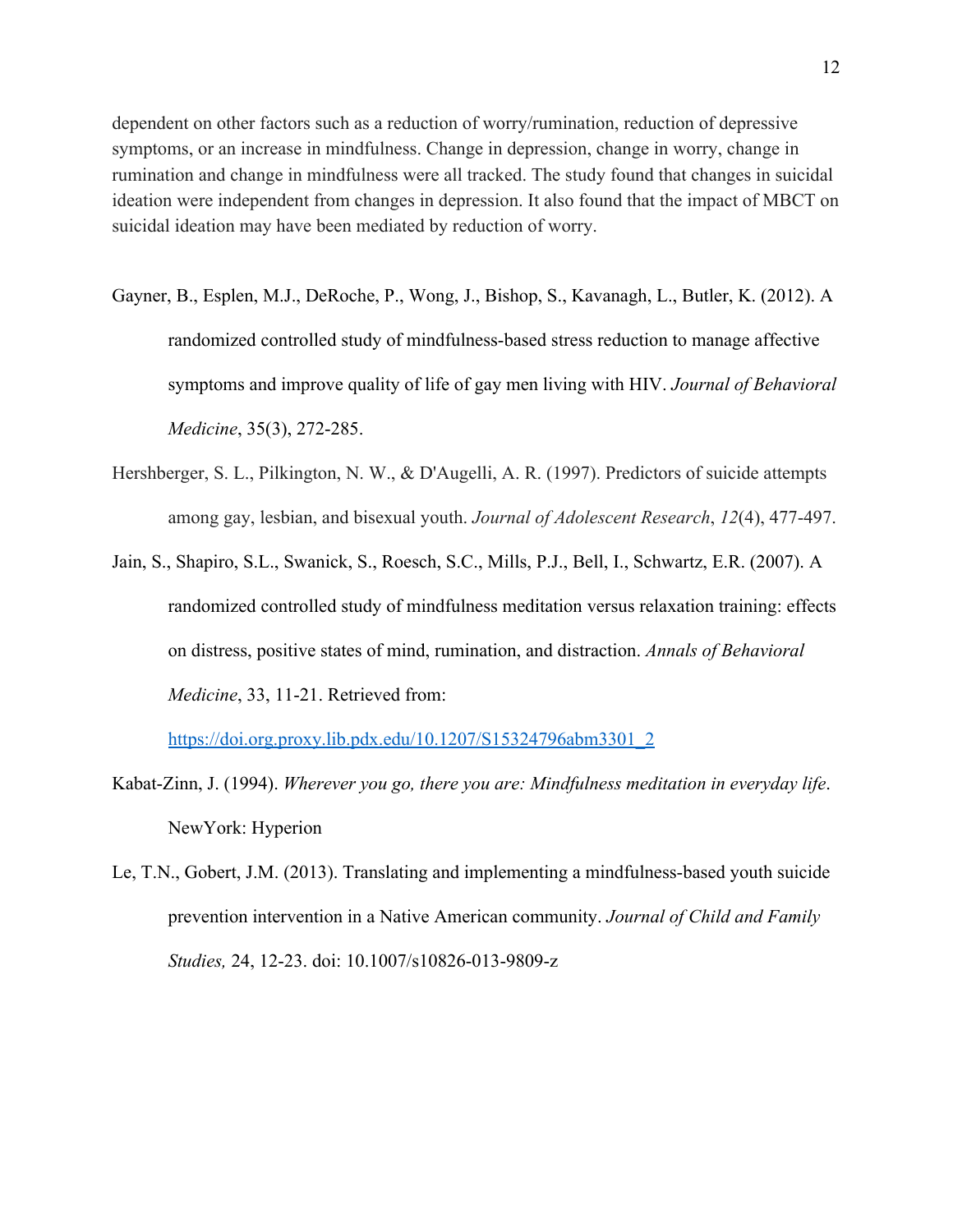- Little, T.D., Roche, K.M., Chow, S.M., Schenck, A.P., Byam, L.A. (2016). National institutes of health pathways to prevention workshop: advancing research to prevent youth suicide. *Annals of Internal Medicine,* 165, 795-799. doi: 10.7326/M16-1568
- Liu, R. T., & Mustanski, B. (2012). Suicidal ideation and self-harm in lesbian, gay, bisexual, and transgender youth. *American journal of preventive medicine*, *42*(3), 221-228.
- Luoma, J.B., Villatte, J.L. (2011). Mindfulness in the treatment of suicidal individuals. *Cognitive and Behavioral Practice,* 19, 265-276.

Malley, E., Posner, M., & Potter, L. Suicide Prevention Resource Center. (2008). *Suicide risk and prevention for lesbian, gay, bisexual, and transgender youth.* Newton, MA:

Education Development Center, Inc.

Mark, J., Williams, G., Swales, M. (2004). The use of mindfulness-based approaches for suicidal patients. *Archives of Suicide Research*, 8(4), 315-329. doi: 10.1080/13811110490476671

This article describes and examines and similarities and differences in the use of mindfulness-based approaches in the treatment of individuals at risk for suicidal behavior who are being treated for borderline personality disorder or to reduce relapse in recurrent major depression. It describes in detail the methods of mindfulness-based cognitive therapy (MBCT). MBCT has shown to reduce relapse in depression, and the link between suicidal behavior and depression suggests MBCT could be useful for suicidal patients.

Oregon Health Authority. (2017). Youth Suicide Intervention and Prevention Plan Annual

Report. Retrieved from: <https://apps.state.or.us/Forms/Served/le8874c.pdf>

Oregon Health Authority. (2012). Suicide, Suicide Attempts, and Ideation among Adolescents in

Oregon. Retrieved from:

https://www.oregon.gov/oha/PH/DiseasesConditions/InjuryFatalityData/Documents/Suici